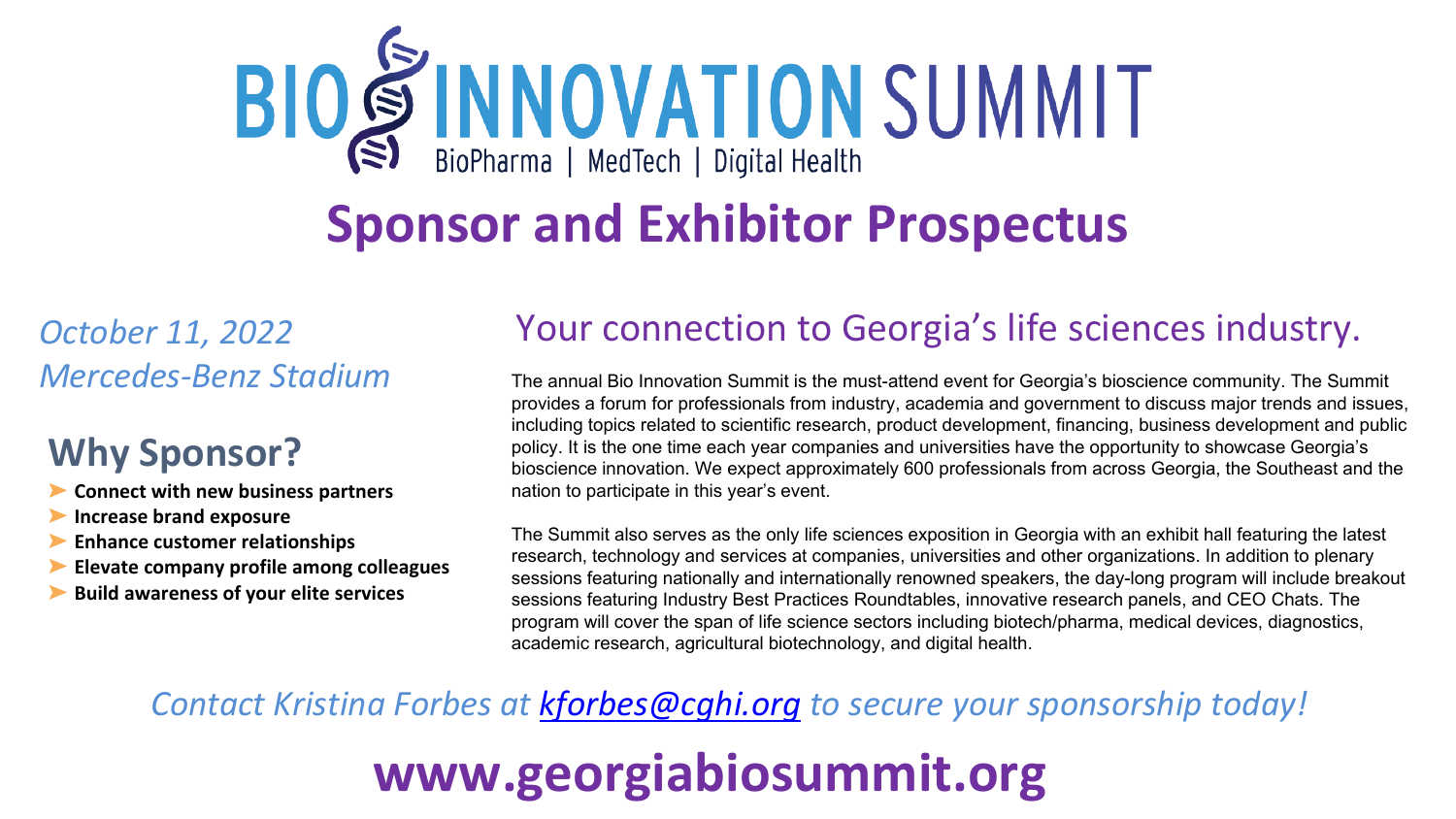

| <b>Presenting Sponsor</b>                                                                                                                                                                                                                                                                                                                                                                                                                                                                                                                                                                                                                                                                                                           | <b>Champion Sponsor</b>                                                                                                                                                                                                                                                                                                                                                                                                                                                                                                                                                                                                              | <b>Plenary Sponsor</b><br>*2 Opportunities<br>(Morning & Afternoon)                                                                                                                                                                                                                                                                                                                                                                                                                                                     | <b>Reception Sponsor</b><br>*2 Opportunities<br>(VIP Reception - 10/10<br>General Reception - 10/11)                                                                                                                                                                                                                                                                                                                                                 |
|-------------------------------------------------------------------------------------------------------------------------------------------------------------------------------------------------------------------------------------------------------------------------------------------------------------------------------------------------------------------------------------------------------------------------------------------------------------------------------------------------------------------------------------------------------------------------------------------------------------------------------------------------------------------------------------------------------------------------------------|--------------------------------------------------------------------------------------------------------------------------------------------------------------------------------------------------------------------------------------------------------------------------------------------------------------------------------------------------------------------------------------------------------------------------------------------------------------------------------------------------------------------------------------------------------------------------------------------------------------------------------------|-------------------------------------------------------------------------------------------------------------------------------------------------------------------------------------------------------------------------------------------------------------------------------------------------------------------------------------------------------------------------------------------------------------------------------------------------------------------------------------------------------------------------|------------------------------------------------------------------------------------------------------------------------------------------------------------------------------------------------------------------------------------------------------------------------------------------------------------------------------------------------------------------------------------------------------------------------------------------------------|
| \$30,000                                                                                                                                                                                                                                                                                                                                                                                                                                                                                                                                                                                                                                                                                                                            | \$25,000                                                                                                                                                                                                                                                                                                                                                                                                                                                                                                                                                                                                                             | \$15,000                                                                                                                                                                                                                                                                                                                                                                                                                                                                                                                | \$15,000                                                                                                                                                                                                                                                                                                                                                                                                                                             |
| <b>Speaking Opportunity:</b><br><b>Main Stage</b><br>$\circ$<br><b>Breakout Session</b><br>$\bigcirc$<br>Reception<br>$\circ$<br>Opportunity to create a branded<br>experience showcasing your<br>product or service<br>Logo Placement:<br><b>Field Signage</b><br>$\circ$<br><b>Main Stage</b><br>$\circ$<br><b>Directional Signage</b><br>$\circ$<br>E-Program and printed program<br>$\circ$<br><b>Event Website</b><br>$\circ$<br>Summit marketing materials and<br>$\circ$<br>e-blasts<br>Full-Page Ad in Event Program<br>2 Reserved Tables (16 Event<br>Tickets) with premier seating<br>1 Reserved Partnering Suite<br>10x10 Exhibit Space<br>1 Promotional Item in Event<br>Goodie Bag<br>50% off additional registrations | Year-long recognition as<br><b>Champion Sponsor at ALL</b><br>Georgia Bio programs and<br>prominent feature in marketing<br>materials and website<br>10x10 Exhibit Space<br>$\bullet$<br>Full-Page Ad in Event Program<br>Logo Placement:<br>E-Program and printed program<br>$\circ$<br><b>Event Website</b><br>$\circ$<br>Summit marketing materials and<br>$\circ$<br>e-blasts<br>Eight (8) complimentary<br><b>Summit registrations</b><br>1 Promotional Item in Event<br>$\bullet$<br>Goodie Bag<br>50% off additional registrations<br>$\bullet$<br><b>Additional Champion-only</b><br>benefits - see more at<br>www.gabio.org | Opportunity to introduce<br>$\bullet$<br>the keynote speaker<br>Half-Page Ad in<br>Program<br>1 Reserved Table (8<br><b>Event Tickets) with</b><br>premier seating<br><b>6ft Exhibit Table</b><br>1 Promotional Item in<br><b>Event Goodie Bag</b><br>Logo Placement:<br>$\bullet$<br><b>Plenary Session</b><br>$\circ$<br>E-Program and printed program<br>$\mathsf{C}$<br><b>Event Website</b><br>$\cap$<br>Summit marketing materials and<br>$\circ$<br>e-blasts<br>50% off additional<br>$\bullet$<br>registrations | <b>Speaking Opportunity at</b><br>Reception<br>Half-Page Ad in<br>Program<br>1 Reserved Table (8<br>Event Tickets) with<br>premier seating<br><b>6ft Exhibit Table</b><br>1 Promotional Item in<br><b>Event Goodie Bag</b><br>Logo Placement:<br>Reception<br>$\circ$<br>E-Program and printed program<br>$\circ$<br><b>Event Website</b><br>$\circ$<br>Summit marketing materials and<br>$\circ$<br>e-blasts<br>50% off additional<br>registrations |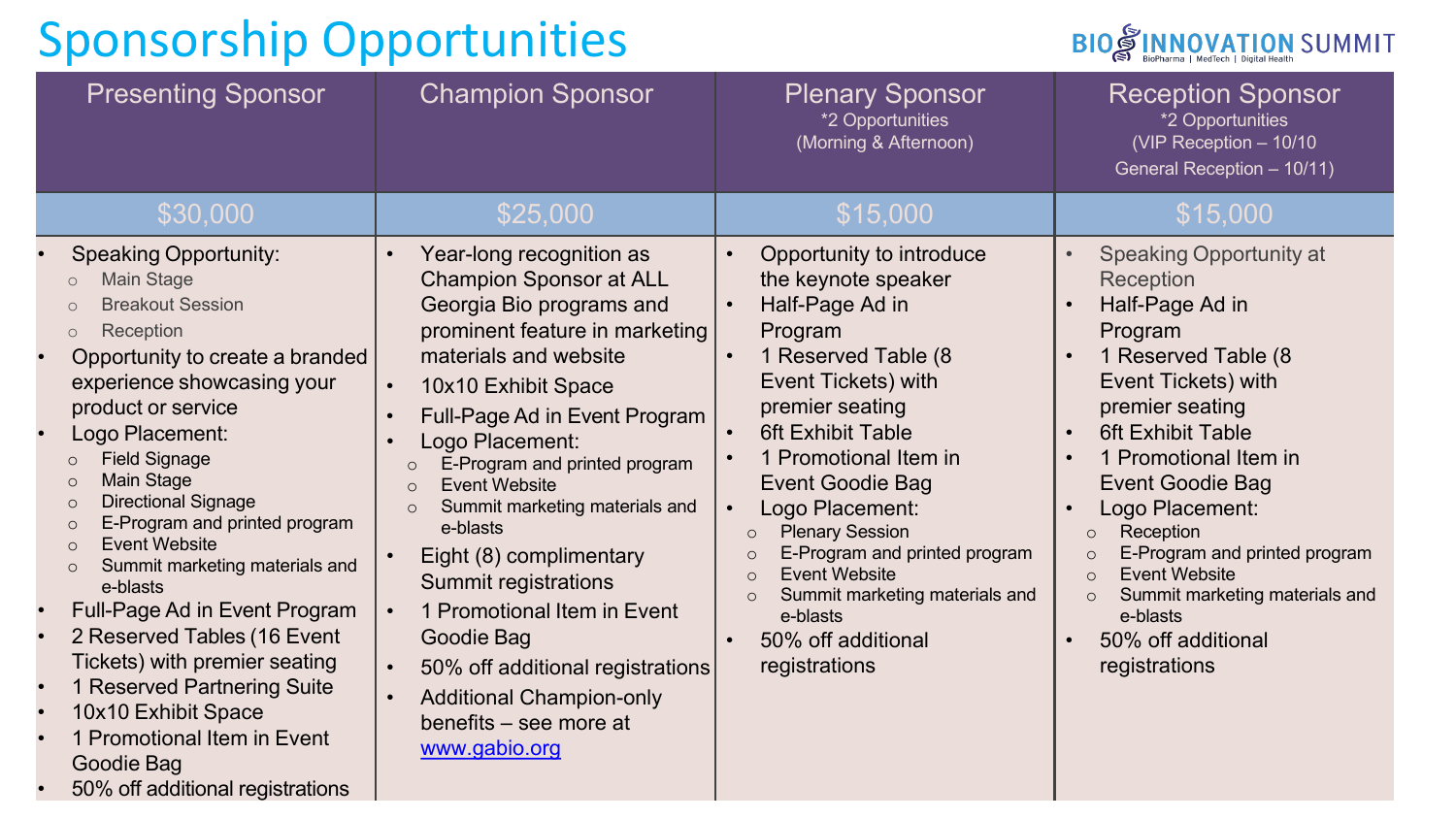

| <b>Premier Sponsor</b>                                                                                                                                                                                                                                                                                                                                                                                                                                                                                                                          | <b>Exhibit Hall Sponsor</b>                                                                                                                                                                                                                                                                                                                                                                                                                                                                     | <b>Pitch Award Sponsor</b>                                                                                                                                                                                                                                                                                                                                                                                                                                                                                                                                                                                                                                                                                                                   | <b>Poster Award Sponsor</b>                                                                                                                                                                                                                                                                                                                                                                                                                                                                                                                                                                                                                        |
|-------------------------------------------------------------------------------------------------------------------------------------------------------------------------------------------------------------------------------------------------------------------------------------------------------------------------------------------------------------------------------------------------------------------------------------------------------------------------------------------------------------------------------------------------|-------------------------------------------------------------------------------------------------------------------------------------------------------------------------------------------------------------------------------------------------------------------------------------------------------------------------------------------------------------------------------------------------------------------------------------------------------------------------------------------------|----------------------------------------------------------------------------------------------------------------------------------------------------------------------------------------------------------------------------------------------------------------------------------------------------------------------------------------------------------------------------------------------------------------------------------------------------------------------------------------------------------------------------------------------------------------------------------------------------------------------------------------------------------------------------------------------------------------------------------------------|----------------------------------------------------------------------------------------------------------------------------------------------------------------------------------------------------------------------------------------------------------------------------------------------------------------------------------------------------------------------------------------------------------------------------------------------------------------------------------------------------------------------------------------------------------------------------------------------------------------------------------------------------|
| \$12,500                                                                                                                                                                                                                                                                                                                                                                                                                                                                                                                                        | \$10,000                                                                                                                                                                                                                                                                                                                                                                                                                                                                                        | \$10,000                                                                                                                                                                                                                                                                                                                                                                                                                                                                                                                                                                                                                                                                                                                                     | \$10,000                                                                                                                                                                                                                                                                                                                                                                                                                                                                                                                                                                                                                                           |
| Year-long recognition as<br><b>Champion Sponsor at ALL</b><br>Georgia Bio programs and<br>prominent feature in marketing<br>materials and website<br><b>6ft Exhibit Table</b><br>Half-Page Ad in Event Program<br>Logo Placement:<br>E-Program and printed program<br>$\circ$<br><b>Event Website</b><br>$\bigcirc$<br>Summit marketing materials and<br>$\circ$<br>e-blasts<br>Six (6) complimentary Summit<br>registrations<br>50% off additional registrations<br><b>Additional Champion-only</b><br>benefits – see more at<br>www.gabio.org | 10x10 Exhibit Space in premier<br>$\bullet$<br>location<br><b>Promotional Video at Plenary</b><br><b>Session</b><br>Half-Page Ad in program<br>Four (4) complimentary<br><b>Summit registrations</b><br>1 Promotional Item in<br><b>Event Goodie Bag</b><br>Logo Placement:<br><b>Exhibit Hall</b><br>$\bigcirc$<br>E-Program and printed program<br>$\circ$<br><b>Event Website</b><br>$\circ$<br>Summit marketing materials and<br>$\circ$<br>e-blasts<br>50% off additional<br>registrations | <b>Entrepreneurs and innovative</b><br>scientists who want to<br>demonstrate the vibrancy of life<br>science innovation will compete<br>in PitchRounds. Judges will<br>select winners for cash award.<br>Opportunity to<br>announce award<br>winners<br><b>Judging position</b><br>$\bullet$<br>Logo Placement:<br><b>Award Certificates</b><br>$\circ$<br><b>Pitch Award Signage</b><br>$\circ$<br>E-Program and printed program<br>$\circ$<br><b>Event Website</b><br>$\circ$<br>Summit marketing materials and<br>$\circ$<br>e-blasts<br>Four (4) complimentary<br>$\bullet$<br><b>Summit registrations</b><br>Quarter-Page Ad in<br>program<br><b>6ft Exhibit Table</b><br>$\bullet$<br>50% off additional<br>$\bullet$<br>registrations | Poster awards will be presented<br>to presenting authors of<br>innovative work displayed as a<br>scientific poster. Each award<br>winner will receive a certificate<br>and cash award.<br>Opportunity to<br>announce award<br>winners<br>Logo Placement:<br><b>Award Certificates</b><br>$\circ$<br><b>Poster Session Signage</b><br>$\circ$<br>E-Program and printed program<br>$\circ$<br><b>Event Website</b><br>$\Omega$<br>Summit marketing materials and<br>$\circ$<br>e-blasts<br>Four (4) complimentary<br><b>Summit registrations</b><br>Quarter-Page Ad in<br>program<br><b>6ft Exhibit Table</b><br>50% off additional<br>registrations |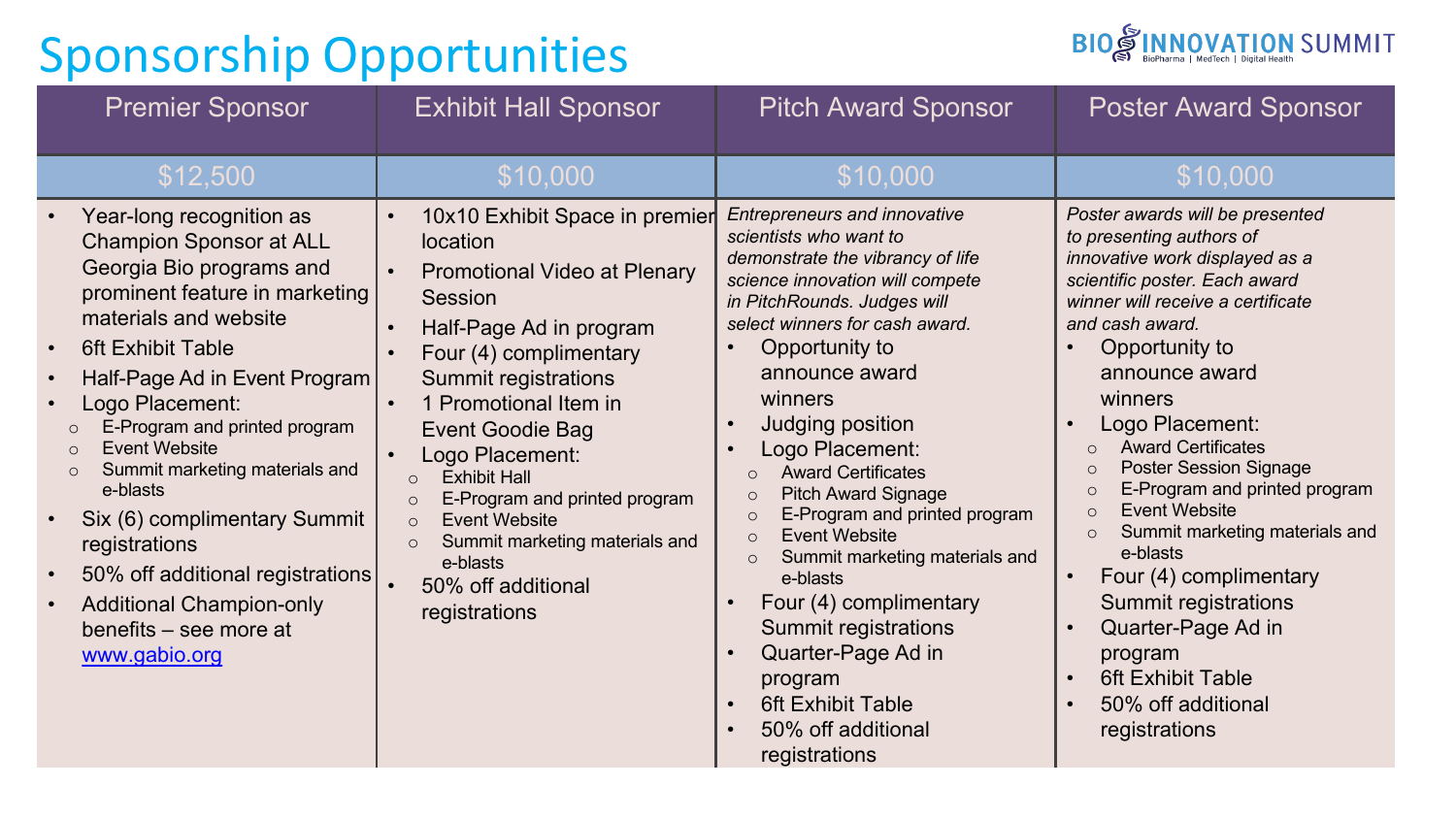

| <b>Session Sponsor</b>                                                                                                                                                                                                                                                                                                                                           | <b>Registration Sponsor</b>                                                                                                                                                                                                                                                                                                                                                                               | <b>Patient Corner Sponsor</b>                                                                                                                                                                                                                                                                                                                                                            | <b>Signage Sponsor</b>                                                                                                                                                                                                                                                                                                                                                                                                                |
|------------------------------------------------------------------------------------------------------------------------------------------------------------------------------------------------------------------------------------------------------------------------------------------------------------------------------------------------------------------|-----------------------------------------------------------------------------------------------------------------------------------------------------------------------------------------------------------------------------------------------------------------------------------------------------------------------------------------------------------------------------------------------------------|------------------------------------------------------------------------------------------------------------------------------------------------------------------------------------------------------------------------------------------------------------------------------------------------------------------------------------------------------------------------------------------|---------------------------------------------------------------------------------------------------------------------------------------------------------------------------------------------------------------------------------------------------------------------------------------------------------------------------------------------------------------------------------------------------------------------------------------|
| \$7,500                                                                                                                                                                                                                                                                                                                                                          | \$7,500                                                                                                                                                                                                                                                                                                                                                                                                   | \$7,500                                                                                                                                                                                                                                                                                                                                                                                  | \$7,500                                                                                                                                                                                                                                                                                                                                                                                                                               |
| <b>Speaking Opportunity at</b><br><b>Breakout Session</b><br>Quarter-Page Ad in<br>Program<br>Four (4) complimentary<br><b>Summit registrations</b><br>Logo Placement:<br>Session<br>E-Program and printed program<br>$\circ$<br><b>Event Website</b><br>$\circ$<br>Summit marketing materials and<br>$\circ$<br>e-blasts<br>50% off additional<br>registrations | <b>6ft Exhibit Table</b><br>$\bullet$<br>Quarter-Page Ad in<br>$\bullet$<br>Program<br>Four (4) complimentary<br>$\bullet$<br>Summit registrations<br>Logo Placement:<br>$\bullet$<br>Registration<br>$\circ$<br>E-Program and printed program<br>$\circ$<br><b>Event Website</b><br>$\circ$<br>Summit marketing materials and<br>$\circ$<br>e-blasts<br>50% off additional<br>$\bullet$<br>registrations | <b>6ft Exhibit Table</b><br>$\bullet$<br>Quarter-Page Ad in<br>Program<br>Four (4) complimentary<br>$\bullet$<br>Summit registrations<br>Logo Placement:<br><b>Patient Corner</b><br>$\circ$<br>E-Program and printed program<br>$\circ$<br><b>Event Website</b><br>$\circ$<br>Summit marketing materials and<br>$\circ$<br>e-blasts<br>50% off additional<br>$\bullet$<br>registrations | <b>6ft Exhibit Table</b><br>$\bullet$<br>Quarter-Page Ad in<br>$\bullet$<br>Program<br>Four (4) complimentary<br>$\bullet$<br><b>Summit registrations</b><br>Logo Placement:<br>$\bullet$<br>Directional Signage thru facilty<br>$\circ$<br>E-Program and printed program<br>$\circ$<br><b>Event Website</b><br>$\Omega$<br>Summit marketing materials and<br>$\circ$<br>e-blasts<br>50% off additional<br>$\bullet$<br>registrations |